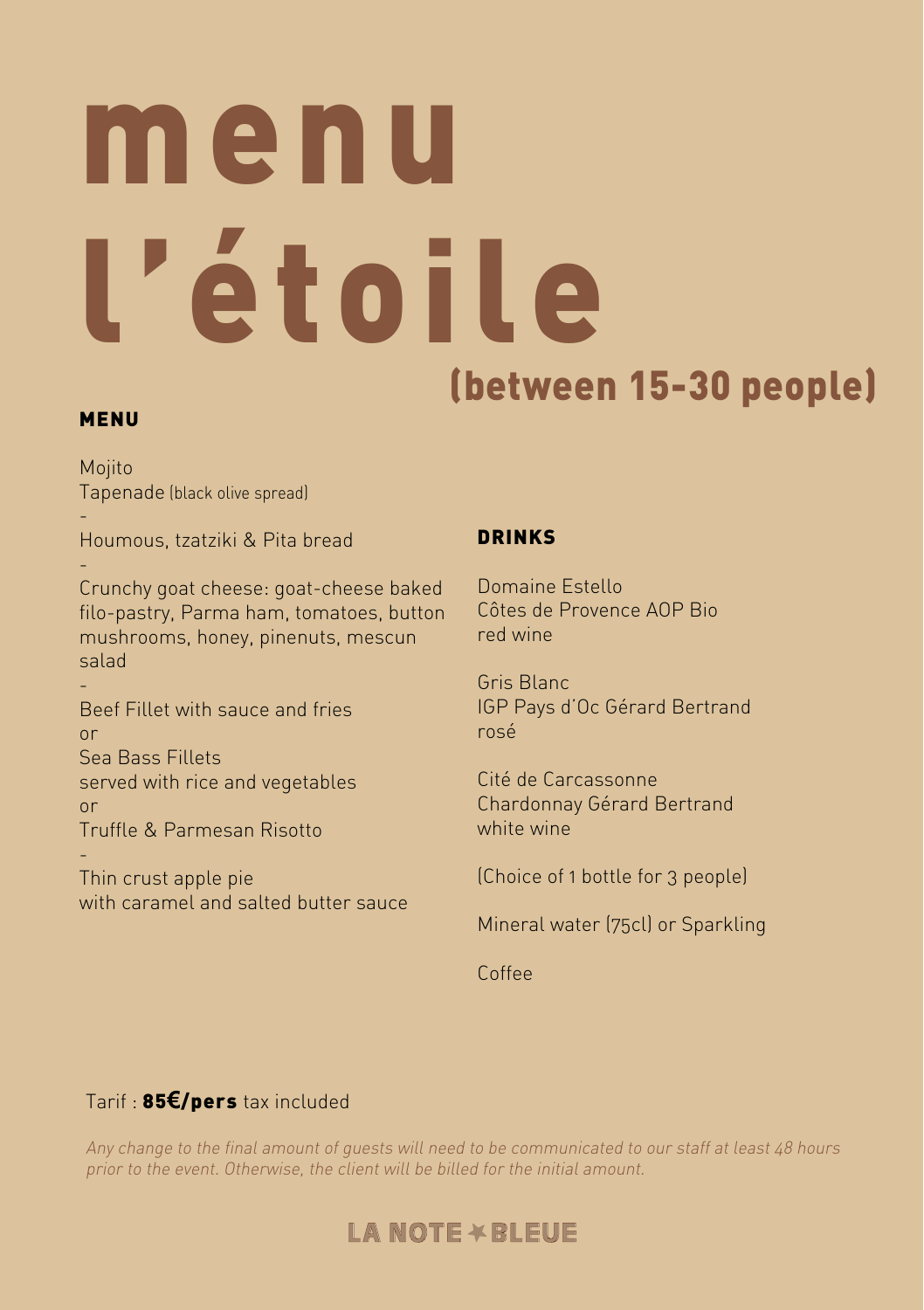## menu la petite étoile

## (between 15-30 people)

### MENU

Mojito on arrival Tapenade (black olives spread)

- Houmous, Tzatziki, Guacamole and pita bread Salmon Ceviche Our daily fritters special

- Our daily meat or fish special or Risotto or Pasta of the day -

Thin crust apple pie with caramel and salted butter sauce

## DRINKS

Domaine Estello Côtes de Provence AOP Bio red wine

Gris Blanc IGP Pays d'Oc Gérard Bertrand rosé

Cité de Carcassonne Chardonnay Gérard Bertrand white wine

(Choice of 1 bottle for 3 people)

Mineral water (75cl) or Sparkling

Coffee

## Tarif : 69**€**/pers tax included

Any change to the final amount of guests will need to be communicated to our staff at least 48 hours prior to the event. Otherwise, the client will be billed for the initial amount.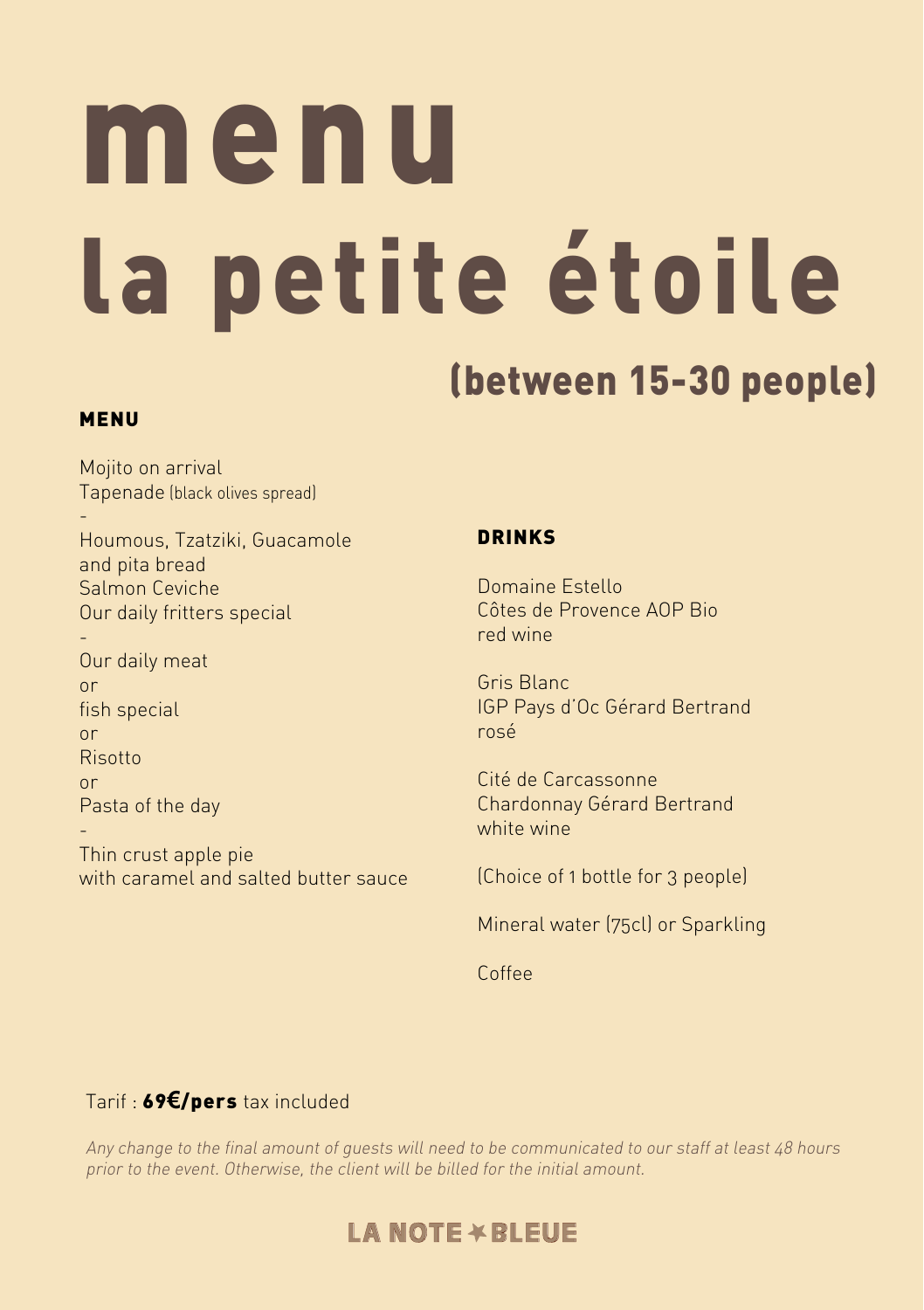## menu la belle étoile (between 15-30 people)

### COCKTAIL

Mojito Royal (topped with champagne instead of soda water) or Champagne flute With our 'Tartinade' (assortment of spreads tzatziki, hummus, eggplant caviar and homemade pita bread) with an assortment of our fritters specials

## **STARTERS**

Chicken, beef and prawn thai salad or Burrata with Parma Ham (30 months)

## MAINS

Sea Bass Fillet, artichoke risotto and crab or Beef Fillet, foie gras, mushrooms and a truffled purée or Red tofu curry and vegetables with rice

## DESSERTS

Thin crust apple pie with caramel and salted butter sauce or Pear and chestnut cheese cake

## DRINKS

Red Wine : Château Haut Logat - Haut Médoc AOC cru Bourgeois Rosé : Source of Joy - Coteaux de Languedoc Gérard Bertrand White Wine : Domaine de l'Aigle - AOP Limoux BIO - Chardonnay Gérard Bertrand (Choice of 1 bottle for 3 people)

Mineral water (75cl) or Sparkling Coffee

## Tarif : 150**€**/pers tax included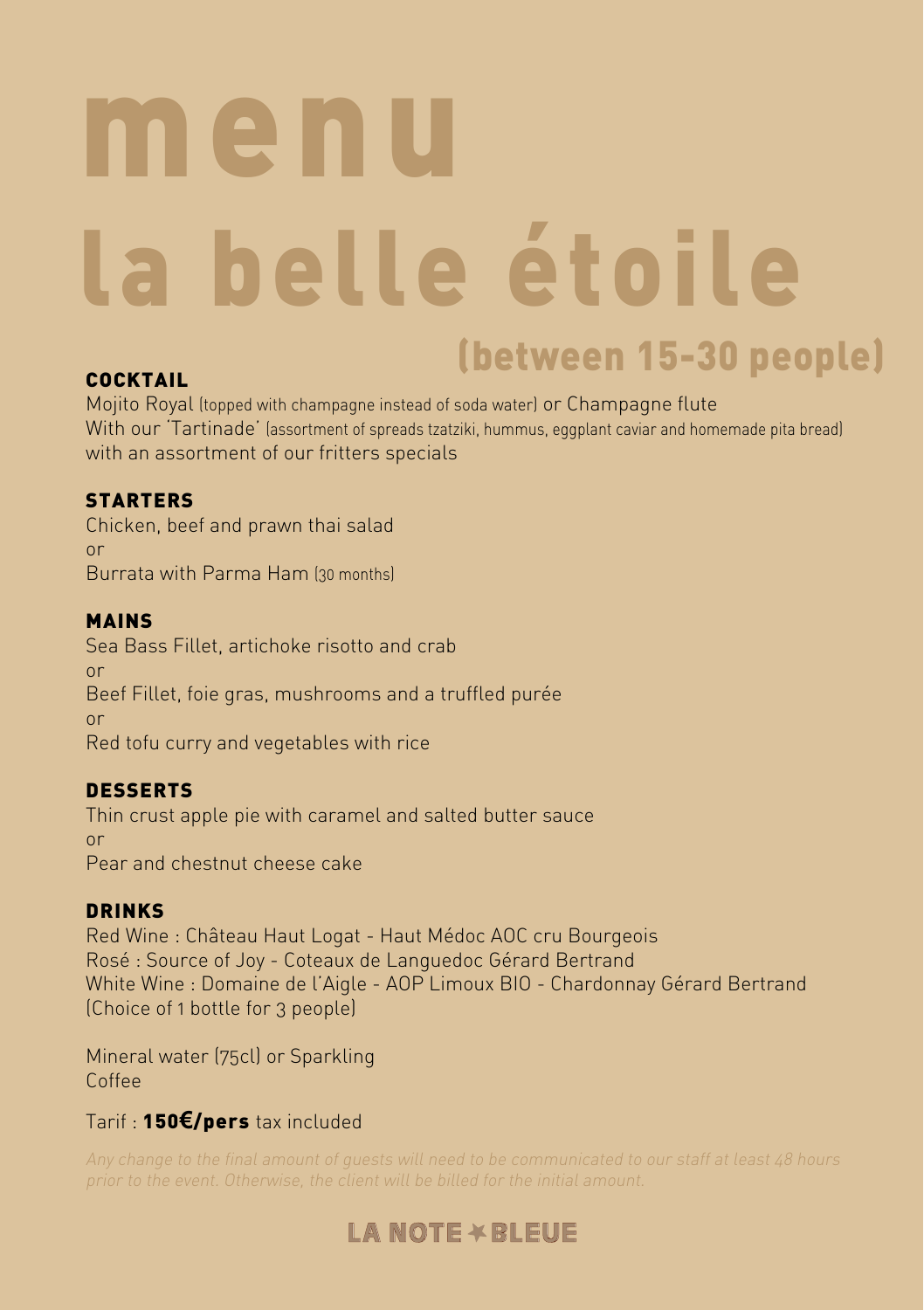# large groups menu

-

-

Mojito Tapenade (black olive spread)

 houmous, Tzatziki, Pita bread Daily accras Chicken spring rolls

Crunchy goat cheese: goat-cheese baked filo-pastry, Parma ham, tomatoes, button mushrooms, honey, pinenuts, mescun salad

- Roasted chicken, potato purée or Salmon with a white butter and basil dressing, zucchini gratin

Tati Danièle (our famous wet chocolate cake), fresh fruit platter

## MENU MENU (from 30 people +)

## DRINKS

Domaine Estello Côtes de Provence AOP Bio red wine

Gris Blanc IGP Pays d'Oc Gérard Bertrand rosé

Cité de Carcassonne Chardonnay Gérard Bertrand white wine

(Choice of 1 bottle for 3 people)

Mineral water (75cl) or Sparkling

Coffee

## Tarif : 90**€**/pers tax included

Any change to the final amount of guests will need to be communicated to our staff at least 48 hours prior to the event. Otherwise, the client will be billed for the initial amount.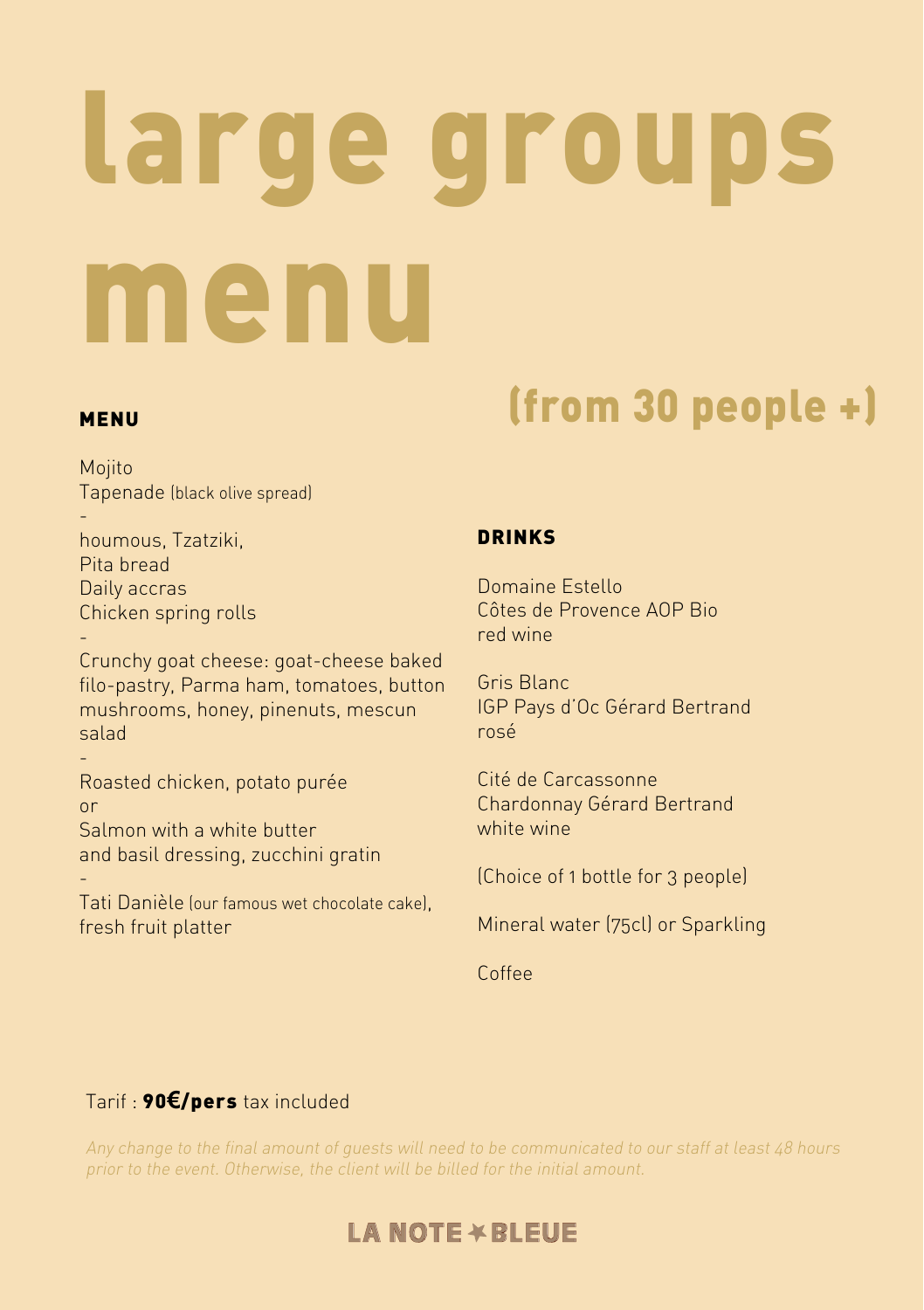# Cocktail Finger Food

### MENU

Black Olive spread

Typical grilled onion & anchovies tart

Guacamole & tortillas

Tzatziki & Pita bread

Cured Meat platter

Mozzarella sticks

Chicken Spring Rolls

Prawn Fritters

Crunchy goat cheese: goat-cheese baked filo-pastry, Parma ham, tomatoes, Button mushrooms, honey, pinenuts, mesclun salad

Moist Chocolate Cake & Fresh Fruits

## (from 25 people +)

## DRINKS

Mojito

Domaine Estello Côtes de Provence AOP Bio red wine

Gris Blanc IGP Pays d'Oc Gérard Bertrand rosé wine

Cité de Carcassonne Chardonnay Gérard Bertrand white wine

1 choice of bottle for 2 people

1 beer per person

75cl sparkling or mineral water

1 coffee

## Price : 90**€** per person tax included

In case of a cancellation, a 15% deposit will be retained by La Note Bleue as cancellation fee Any decrease in party numbers needs to be communicated to us at least 48 hours prior to the event. Otherwise, the total amount due will be based on the initially agreed number of attendees.